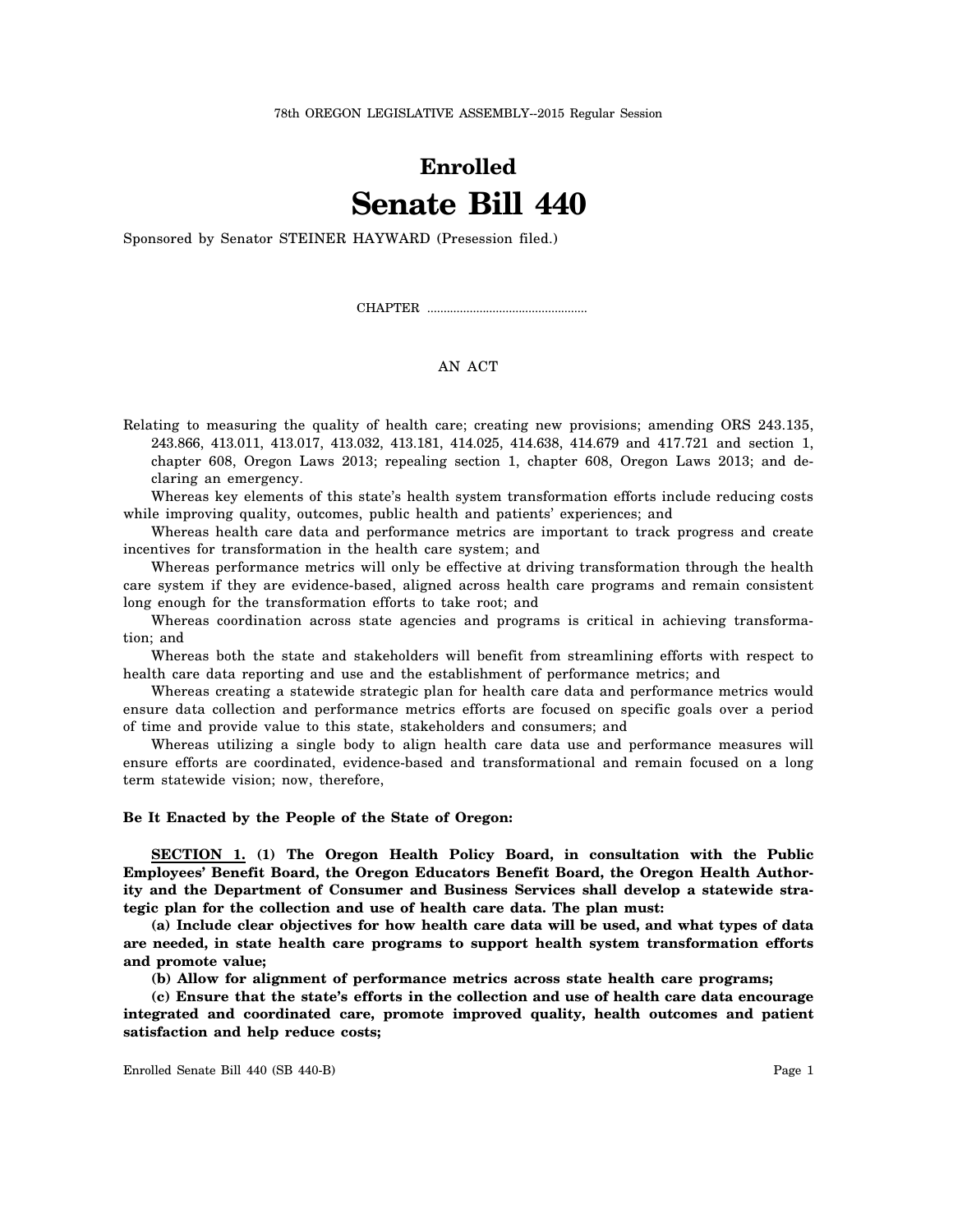**(d) Include strategies to ensure that the state's collection, use and measurement of health care data advance payment reform and allow for alternative payment methodologies;**

**(e) To the extent practicable, allow for alternative reporting and measurement mechanisms that are not claims-based or that are for payers and providers who are moving away from fee-for-service based reimbursement;**

**(f) Identify appropriate and inappropriate uses of health care data, including safeguards to ensure privacy and ensure that data is not used for marketing or other inappropriate purposes; and**

**(g) Outline a five-year vision including implementation timelines in sufficient detail that health care stakeholders can plan for expected new data reporting requirements and uses.**

**(2) The Oregon Health Policy Board shall submit the plan developed under subsection (1) of this section to the interim committees of the Legislative Assembly related to health care no later than September 1, 2016.**

**(3) The performance measures developed by the Health Plan Quality Metrics Committee established under ORS 413.017 (4) must be aligned with the statewide strategic plan adopted under this section.**

**SECTION 2.** ORS 413.017 is amended to read:

413.017. (1) The Oregon Health Policy Board shall establish the committees described in subsections (2) [*and (3)*] **to (4)** of this section.

(2)(a) The Public Health Benefit Purchasers Committee shall include individuals who purchase health care for the following:

(A) The Public Employees' Benefit Board.

(B) The Oregon Educators Benefit Board.

(C) Trustees of the Public Employees Retirement System.

(D) A city government.

(E) A county government.

(F) A special district.

(G) Any private nonprofit organization that receives the majority of its funding from the state and requests to participate on the committee.

(b) The Public Health Benefit Purchasers Committee shall:

(A) Identify and make specific recommendations to achieve uniformity across all public health benefit plan designs based on the best available clinical evidence, recognized best practices for health promotion and disease management, demonstrated cost-effectiveness and shared demographics among the enrollees within the pools covered by the benefit plans.

(B) Develop an action plan for ongoing collaboration to implement the benefit design alignment described in subparagraph (A) of this paragraph and shall leverage purchasing to achieve benefit uniformity if practicable.

(C) Continuously review and report to the Oregon Health Policy Board on the committee's progress in aligning benefits while minimizing the cost shift to individual purchasers of insurance without shifting costs to the private sector or the Oregon Health Insurance Exchange.

(c) The Oregon Health Policy Board shall work with the Public Health Benefit Purchasers Committee to identify uniform provisions for state and local public contracts for health benefit plans that achieve maximum quality and cost outcomes. The board shall collaborate with the committee to develop steps to implement joint contract provisions. The committee shall identify a schedule for the implementation of contract changes. The process for implementation of joint contract provisions must include a review process to protect against unintended cost shifts to enrollees or agencies.

[*(d) Proposals and plans developed in accordance with this subsection shall be completed by October 1, 2010, and shall be submitted to the Oregon Health Policy Board for its approval and possible referral to the Legislative Assembly no later than December 31, 2010.*]

(3)(a) The Health Care Workforce Committee shall include individuals who have the collective expertise, knowledge and experience in a broad range of health professions, health care education and health care workforce development initiatives.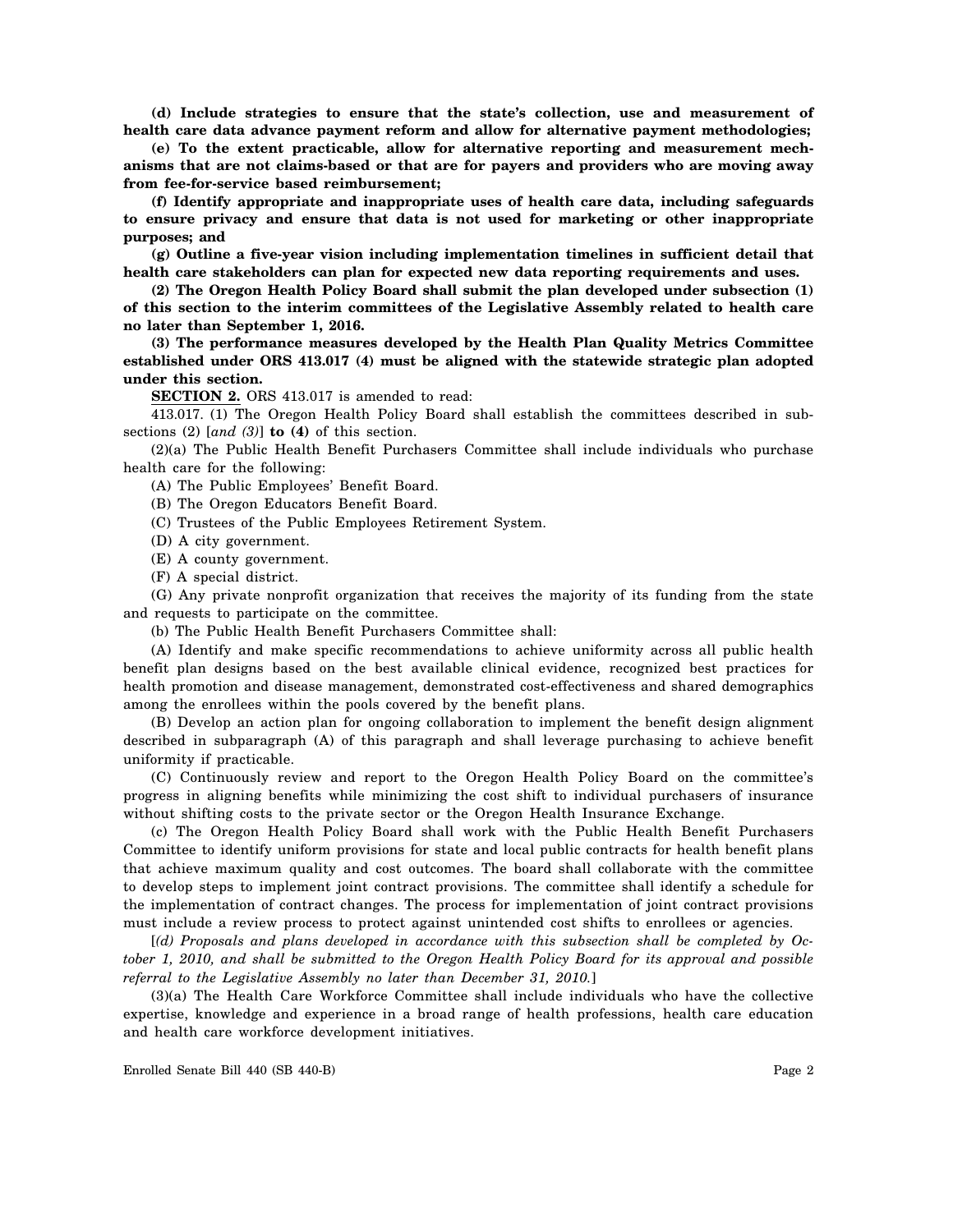(b) The Health Care Workforce Committee shall coordinate efforts to recruit and educate health care professionals and retain a quality workforce to meet the demand that will be created by the expansion in health care coverage, system transformations and an increasingly diverse population.

(c) The Health Care Workforce Committee shall conduct an inventory of all grants and other state resources available for addressing the need to expand the health care workforce to meet the needs of Oregonians for health care.

**(4)(a) The Health Plan Quality Metrics Committee shall include the following members appointed by the Governor:**

**(A) An individual representing the Oregon Health Authority;**

**(B) An individual representing the Oregon Educators Benefit Board;**

**(C) An individual representing the Public Employees' Benefit Board;**

**(D) An individual representing the Department of Consumer and Business Services;**

**(E) Two health care providers;**

**(F) One individual representing hospitals;**

**(G) One individual representing insurers, large employers or multiple employer welfare arrangements;**

**(H) Two individuals representing health care consumers;**

**(I) Two individuals representing coordinated care organizations;**

**(J) One individual with expertise in health care research;**

**(K) One individual with expertise in health care quality measures; and**

**(L) One individual with expertise in mental health and addiction services.**

**(b) The committee shall work collaboratively with the Oregon Educators Benefit Board, the Public Employees' Benefit Board, the Oregon Health Authority and the Department of Consumer and Business Services to adopt health outcome and quality measures that are focused on specific goals and provide value to the state, employers, insurers, health care providers and consumers. The committee shall be the single body to align health outcome and quality measures used in this state with the requirements of health care data reporting to ensure that the measures and requirements are coordinated, evidence-based and focused on a long term statewide vision.**

**(c) The committee shall use a public process that includes an opportunity for public comment to identify health outcome and quality measures that may be applied to services provided by coordinated care organizations or paid for by health benefit plans sold through the health insurance exchange or offered by the Oregon Educators Benefit Board or the Public Employees' Benefit Board. The Oregon Health Authority, the Department of Consumer and Business Services, the Oregon Educators Benefit Board and the Public Employees' Benefit Board are not required to adopt all of the health outcome and quality measures identified by the committee but may not adopt any health outcome and quality measures that are different from the measures identified by the committee. The measures must take into account the recommendations of the metrics and scoring subcommittee created in ORS 414.638 and the differences in the populations served by coordinated care organizations and by commercial insurers.**

**(d) In identifying health outcome and quality measures, the committee shall prioritize measures that:**

**(A) Utilize existing state and national health outcome and quality measures, including measures adopted by the Centers for Medicare and Medicaid Services, that have been adopted or endorsed by other state or national organizations and have a relevant state or national benchmark;**

**(B) Given the context in which each measure is applied, are not prone to random variations based on the size of the denominator;**

**(C) Utilize existing data systems, to the extent practicable, for reporting the measures to minimize redundant reporting and undue burden on the state, health benefit plans and health care providers;**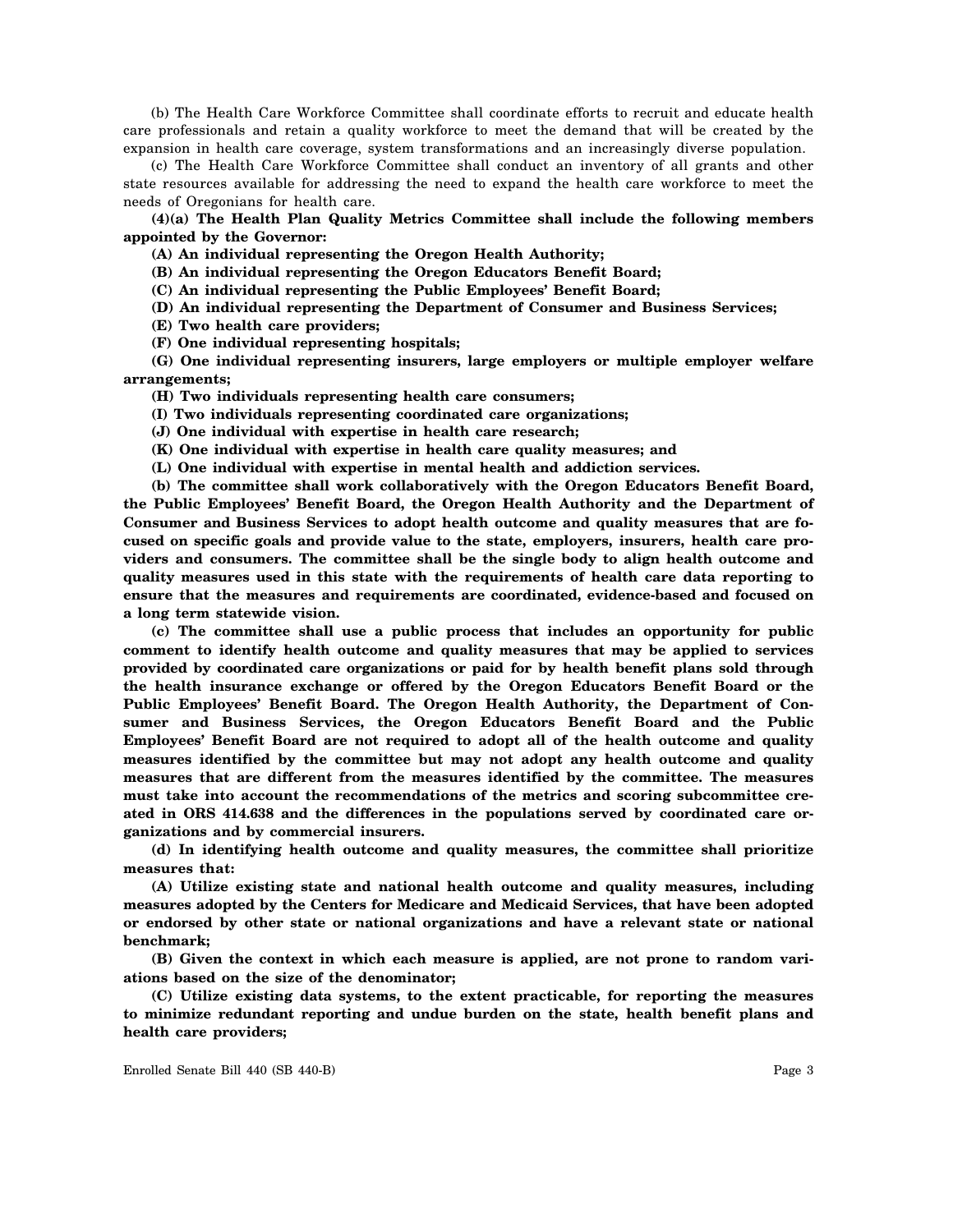**(D) Can be meaningfully adopted for a minimum of three years;**

**(E) Use a common format in the collection of the data and facilitate the public reporting of the data; and**

**(F) Can be reported in a timely manner and without significant delay so that the most current and actionable data is available.**

**(e) The committee shall evaluate on a regular and ongoing basis the health outcome and quality measures adopted under this section.**

**(f) The committee may convene subcommittees to focus on gaining expertise in particular areas such as data collection, health care research and mental health and substance use disorders in order to aid the committee in the development of health outcome and quality measures. A subcommittee may include stakeholders and staff from the Oregon Health Authority, the Department of Human Services, the Department of Consumer and Business Services, the Early Learning Council or any other agency staff with the appropriate expertise in the issues addressed by the subcommittee.**

**(g) This subsection does not prevent the Oregon Health Authority, the Department of Consumer and Business Services, commercial insurers, the Public Employees' Benefit Board or the Oregon Educators Benefit Board from establishing programs that provide financial incentives to providers for meeting specific health outcome and quality measures adopted by the committee.**

[*(4)*] **(5)** Members of the committees described in subsections (2) [*and (3)*] **to (4)** of this section who are not members of the Oregon Health Policy Board are not entitled to compensation but shall be reimbursed from funds available to the board for actual and necessary travel and other expenses incurred by them by their attendance at committee meetings, in the manner and amount provided in ORS 292.495.

**SECTION 3. The Oregon Health Authority shall submit two reports to the Legislative Assembly, in the manner provided in ORS 192.245, on the activities of the Health Plan Quality Metrics Committee and the authority in complying with the provisions of ORS 413.017 (4)(b) to (f). The first report shall be submitted during the 2017 regular session of the Legislative Assembly. A second report shall be submitted during the 2019 regular session of the Legislative Assembly.**

**SECTION 4.** ORS 243.135 is amended to read:

243.135. (1) Notwithstanding any other benefit plan contracted for and offered by the Public Employees' Benefit Board, the board shall contract for a health benefit plan or plans best designed to meet the needs and provide for the welfare of eligible employees, the state and the local governments. In considering whether to enter into a contract for a plan, the board shall place emphasis on:

- (a) Employee choice among high quality plans;
- (b) A competitive marketplace;
- (c) Plan performance and information;
- (d) Employer flexibility in plan design and contracting;
- (e) Quality customer service;
- (f) Creativity and innovation;
- (g) Plan benefits as part of total employee compensation; [*and*]
- (h) The improvement of employee health**; and**

### **(i) Health outcome and quality measures, described in ORS 413.017 (4), that are reported by the plan**.

(2) The board may approve more than one carrier for each type of plan contracted for and offered but the number of carriers shall be held to a number consistent with adequate service to eligible employees and their family members.

(3) Where appropriate for a contracted and offered health benefit plan, the board shall provide options under which an eligible employee may arrange coverage for family members.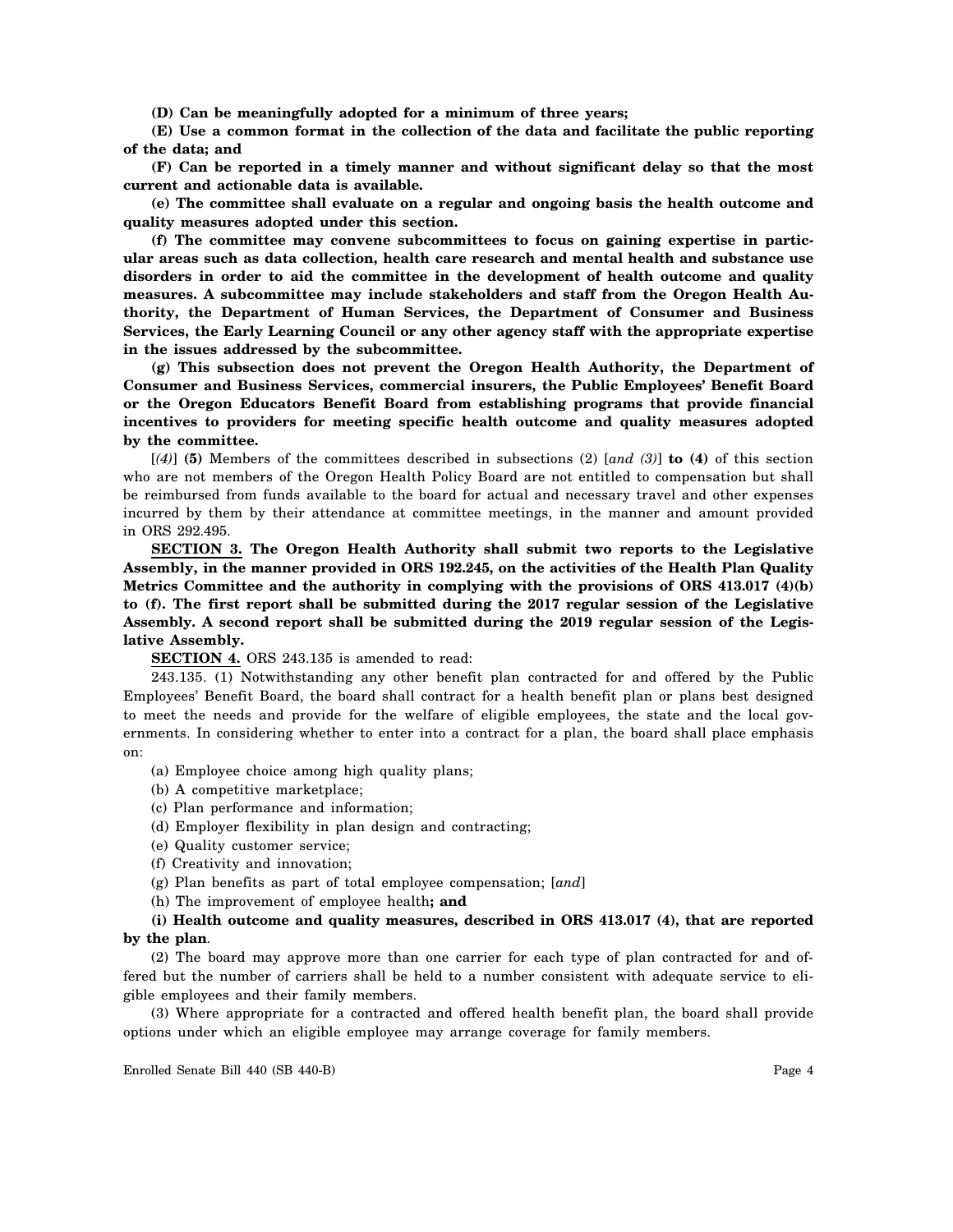(4) Payroll deductions for costs that are not payable by the state or a local government may be made upon receipt of a signed authorization from the employee indicating an election to participate in the plan or plans selected and the deduction of a certain sum from the employee's pay.

(5) In developing any health benefit plan, the board may provide an option of additional coverage for eligible employees and their family members at an additional cost or premium.

(6) Transfer of enrollment from one plan to another shall be open to all eligible employees and their family members under rules adopted by the board. Because of the special problems that may arise in individual instances under comprehensive group practice plan coverage involving acceptable [*physician-patient*] **provider-patient** relations between a particular panel of [*physicians*] **providers** and particular eligible employees and their family members, the board shall provide a procedure under which any eligible employee may apply at any time to substitute a health service benefit plan for participation in a comprehensive group practice benefit plan.

(7) The board shall evaluate a benefit plan that serves a limited geographic region of this state according to the criteria described in subsection (1) of this section.

**SECTION 5.** ORS 243.866 is amended to read:

243.866. (1) The Oregon Educators Benefit Board shall contract for benefit plans best designed to meet the needs and provide for the welfare of eligible employees, the districts and local governments. In considering whether to enter into a contract for a benefit plan, the board shall place emphasis on:

- (a) Employee choice among high-quality plans;
- (b) Encouragement of a competitive marketplace;
- (c) Plan performance and information;
- (d) District and local government flexibility in plan design and contracting;
- (e) Quality customer service;
- (f) Creativity and innovation;
- (g) Plan benefits as part of total employee compensation; [*and*]
- (h) Improvement of employee health**; and**

## **(i) Health outcome and quality measures, described in ORS 413.017 (4), that are reported by the plan**.

(2) The board may approve more than one carrier for each type of benefit plan offered, but the board shall limit the number of carriers to a number consistent with adequate service to eligible employees and family members.

(3) When appropriate, the board shall provide options under which an eligible employee may arrange coverage for family members under a benefit plan.

(4) A district or a local government shall provide that payroll deductions for benefit plan costs that are not payable by the district or local government may be made upon receipt of a signed authorization from the employee indicating an election to participate in the benefit plan or plans selected and allowing the deduction of those costs from the employee's pay.

(5) In developing any benefit plan, the board may provide an option of additional coverage for eligible employees and family members at an additional premium.

(6) The board shall adopt rules providing that transfer of enrollment from one benefit plan to another is open to all eligible employees and family members. Because of the special problems that may arise involving acceptable [*physician-patient*] **provider-patient** relations between a particular panel of [*physicians*] **providers** and a particular eligible employee or family member under a comprehensive group practice benefit plan, the board shall provide a procedure under which any eligible employee may apply at any time to substitute another benefit plan for participation in a comprehensive group practice benefit plan.

(7) An eligible employee who is retired is not required to participate in a health benefit plan offered under this section in order to obtain dental benefit plan coverage. The board shall establish by rule standards of eligibility for retired employees to participate in a dental benefit plan.

(8) The board shall evaluate a benefit plan that serves a limited geographic region of this state according to the criteria described in subsection (1) of this section.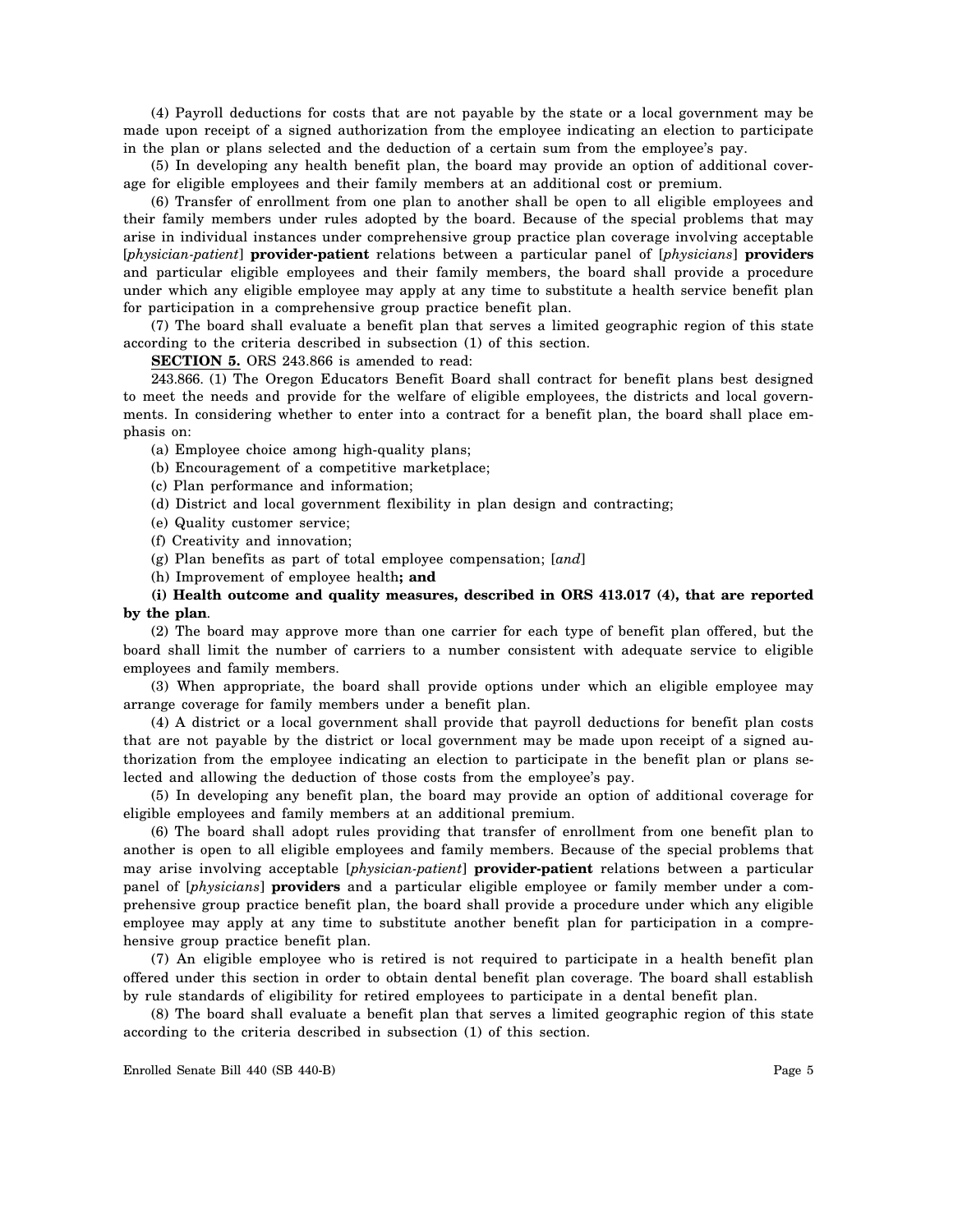**SECTION 6.** ORS 413.011 is amended to read:

413.011. (1) The duties of the Oregon Health Policy Board are to:

(a) Be the policy-making and oversight body for the Oregon Health Authority established in ORS 413.032 and all of the authority's departmental divisions.

(b) Develop and submit a plan to the Legislative Assembly by December 31, 2010, to provide and fund access to affordable, quality health care for all Oregonians by 2015.

(c) Develop a program to provide health insurance premium assistance to all low and moderate income individuals who are legal residents of Oregon.

(d) [*Establish and continuously refine uniform, statewide health care quality standards for use by all purchasers of health care, third-party payers and health care providers as quality performance benchmarks*] **Publish health outcome and quality measure data collected by the Oregon Health Authority at aggregate levels that do not disclose information otherwise protected by law. The information published must report, for each coordinated care organization and each health benefit plan sold through the health insurance exchange or offered by the Oregon Educators Benefit Board or the Public Employees' Benefit Board:**

**(A) Quality measures;**

**(B) Costs;**

**(C) Health outcomes; and**

**(D) Other information that is necessary for members of the public to evaluate the value of health services delivered by each coordinated care organization and by each health benefit plan**.

(e) Establish evidence-based clinical standards and practice guidelines that may be used by providers.

(f) Approve and monitor community-centered health initiatives described in ORS 413.032 (1)(h) that are consistent with public health goals, strategies, programs and performance standards adopted by the Oregon Health Policy Board to improve the health of all Oregonians, and shall regularly report to the Legislative Assembly on the accomplishments and needed changes to the initiatives.

(g) Establish cost containment mechanisms to reduce health care costs.

(h) Ensure that Oregon's health care workforce is sufficient in numbers and training to meet the demand that will be created by the expansion in health coverage, health care system transformations, an increasingly diverse population and an aging workforce.

(i) Work with the Oregon congressional delegation to advance the adoption of changes in federal law or policy to promote Oregon's comprehensive health reform plan.

(j) Establish a health benefit package in accordance with ORS 741.340 to be used as the baseline for all health benefit plans offered through the Oregon health insurance exchange.

(k) Investigate and report annually to the Legislative Assembly on the feasibility and advisability of future changes to the health insurance market in Oregon, including but not limited to the following:

(A) A requirement for every resident to have health insurance coverage.

(B) A payroll tax as a means to encourage employers to continue providing health insurance to their employees.

(C) The implementation of a system of interoperable electronic health records utilized by all health care providers in this state.

(L) Meet cost-containment goals by structuring reimbursement rates to reward comprehensive management of diseases, quality outcomes and the efficient use of resources by promoting costeffective procedures, services and programs including, without limitation, preventive health, dental and primary care services, web-based office visits, telephone consultations and telemedicine consultations.

(m) Oversee the expenditure of moneys from the Health Care Workforce Strategic Fund to support grants to primary care providers and rural health practitioners, to increase the number of primary care educators and to support efforts to create and develop career ladder opportunities.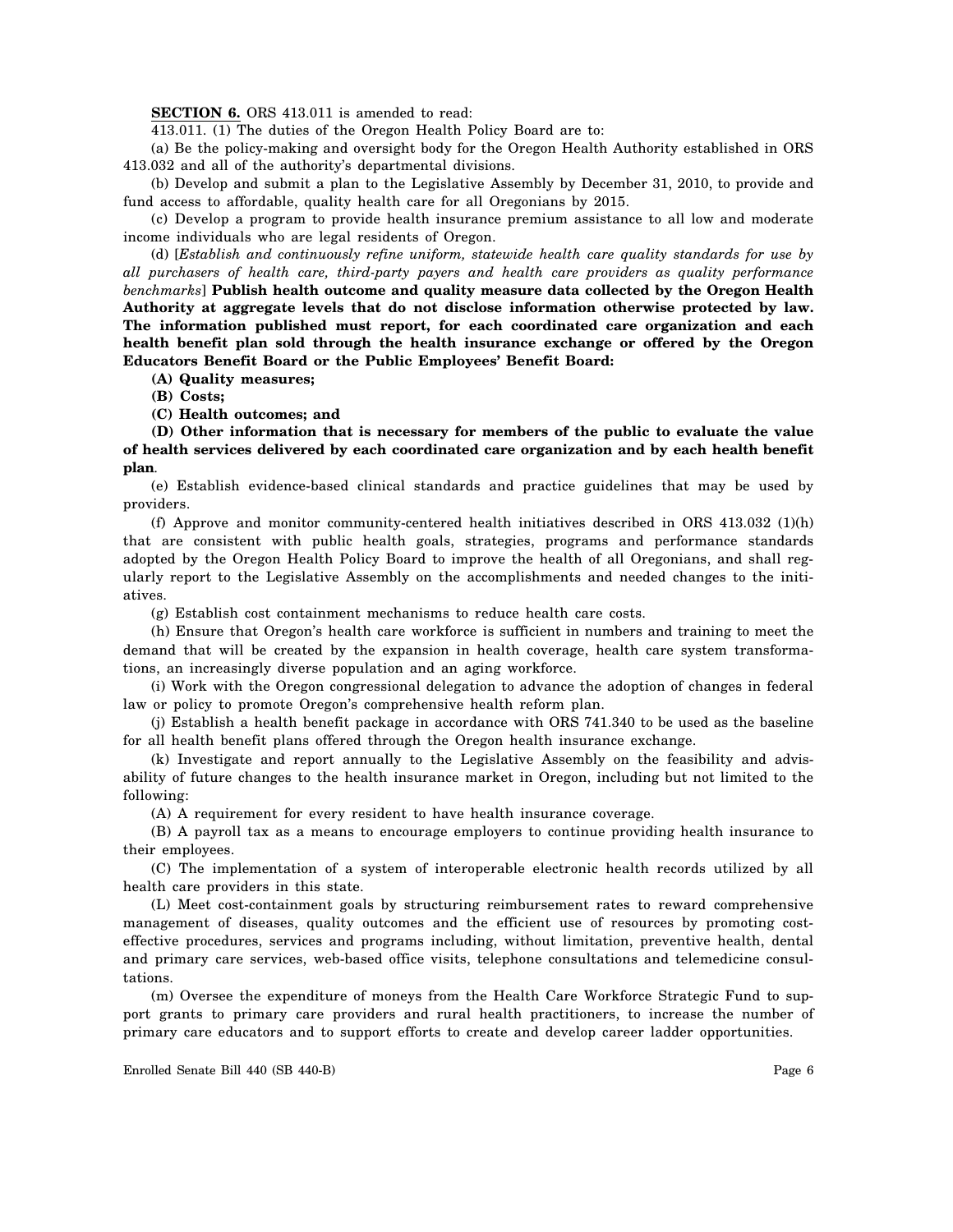(n) Work with the Public Health Benefit Purchasers Committee, administrators of the medical assistance program and the Department of Corrections to identify uniform contracting standards for health benefit plans that achieve maximum quality and cost outcomes and align the contracting standards for all state programs to the greatest extent practicable.

(2) The Oregon Health Policy Board is authorized to:

(a) Subject to the approval of the Governor, organize and reorganize the authority as the board considers necessary to properly conduct the work of the authority.

(b) Submit directly to the Legislative Counsel, no later than October 1 of each even-numbered year, requests for measures necessary to provide statutory authorization to carry out any of the board's duties or to implement any of the board's recommendations. The measures may be filed prior to the beginning of the legislative session in accordance with the rules of the House of Representatives and the Senate.

(3) If the board or the authority is unable to perform, in whole or in part, any of the duties described in ORS 413.006 to 413.042 and 741.340 without federal approval, the authority is authorized to request, in accordance with ORS 413.072, waivers or other approval necessary to perform those duties. The authority shall implement any portions of those duties not requiring legislative authority or federal approval, to the extent practicable.

(4) The enumeration of duties, functions and powers in this section is not intended to be exclusive nor to limit the duties, functions and powers imposed on the board by ORS 413.006 to 413.042 and 741.340 and by other statutes.

(5) The board shall consult with the Department of Consumer and Business Services in completing the tasks set forth in subsection (1)(j) and (k)(A) of this section.

**SECTION 7.** ORS 413.032 is amended to read:

413.032. (1) The Oregon Health Authority is established. The authority shall:

(a) Carry out policies adopted by the Oregon Health Policy Board;

(b) Administer the Oregon Integrated and Coordinated Health Care Delivery System established in ORS 414.620;

(c) Administer the Oregon Prescription Drug Program;

(d) Develop the policies for and the provision of publicly funded medical care and medical assistance in this state;

(e) Develop the policies for and the provision of mental health treatment and treatment of addictions;

(f) Assess, promote and protect the health of the public as specified by state and federal law;

(g) Provide regular reports to the board with respect to the performance of health services contractors serving recipients of medical assistance, including reports of trends in health services and enrollee satisfaction;

(h) Guide and support, with the authorization of the board, community-centered health initiatives designed to address critical risk factors, especially those that contribute to chronic disease;

(i) Be the state Medicaid agency for the administration of funds from Titles XIX and XXI of the Social Security Act and administer medical assistance under ORS chapter 414;

(j) In consultation with the Director of the Department of Consumer and Business Services, periodically review and recommend standards and methodologies to the Legislative Assembly for:

(A) Review of administrative expenses of health insurers;

(B) Approval of rates; and

(C) Enforcement of rating rules adopted by the Department of Consumer and Business Services;

(k) Structure reimbursement rates for providers that serve recipients of medical assistance to reward comprehensive management of diseases, quality outcomes and the efficient use of resources and to promote cost-effective procedures, services and programs including, without limitation, preventive health, dental and primary care services, web-based office visits, telephone consultations and telemedicine consultations;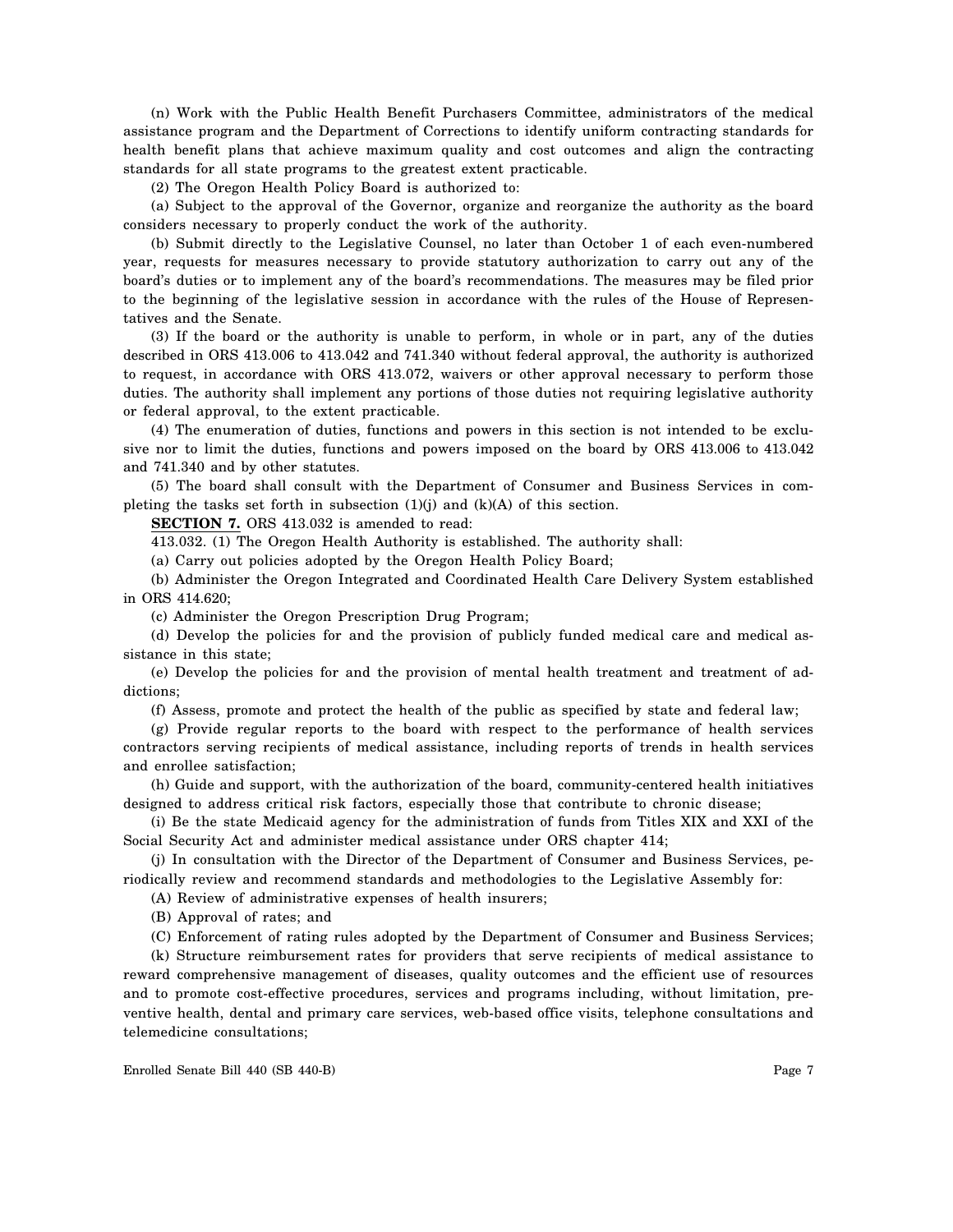(L) Guide and support community three-share agreements in which an employer, state or local government and an individual all contribute a portion of a premium for a community-centered health initiative or for insurance coverage;

(m) Develop, in consultation with the Department of Consumer and Business Services, one or more products designed to provide more affordable options for the small group market; [*and*]

(n) Implement policies and programs to expand the skilled, diverse workforce as described in ORS 414.018 (4)**; and**

**(o) Implement a process for collecting the health outcome and quality measure data identified by the Health Plan Quality Metrics Committee and report the data to the Oregon Health Policy Board**.

(2) The Oregon Health Authority is authorized to:

(a) Create an all-claims, all-payer database to collect health care data and monitor and evaluate health care reform in Oregon and to provide comparative cost and quality information to consumers, providers and purchasers of health care about Oregon's health care systems and health plan networks in order to provide comparative information to consumers.

(b) Develop uniform contracting standards for the purchase of health care, including the following:

(A) Uniform quality standards and performance measures;

(B) Evidence-based guidelines for major chronic disease management and health care services with unexplained variations in frequency or cost;

(C) Evidence-based effectiveness guidelines for select new technologies and medical equipment; and

(D) A statewide drug formulary that may be used by publicly funded health benefit plans.

(3) The enumeration of duties, functions and powers in this section is not intended to be exclusive nor to limit the duties, functions and powers imposed on or vested in the Oregon Health Authority by ORS 413.006 to 413.042 and 741.340 or by other statutes.

**SECTION 8.** ORS 413.181 is amended to read:

413.181. (1) The Department of Consumer and Business Services and the Oregon Health Authority may enter into agreements governing the disclosure of information reported to the department by insurers with certificates of authority to transact insurance in this state.

(2) The authority may use information disclosed under subsection (1) of this section for the purpose of carrying out ORS **413.032,** 414.625, 414.635, 414.638, 414.645 and 414.651.

**SECTION 9.** ORS 414.025 is amended to read:

414.025. As used in this chapter and ORS chapters 411 and 413, unless the context or a specially applicable statutory definition requires otherwise:

(1)(a) "Alternative payment methodology" means a payment other than a fee-for-services payment, used by coordinated care organizations as compensation for the provision of integrated and coordinated health care and services.

(b) "Alternative payment methodology" includes, but is not limited to:

(A) Shared savings arrangements;

(B) Bundled payments; and

(C) Payments based on episodes.

(2) "Category of aid" means assistance provided by the Oregon Supplemental Income Program, aid granted under ORS 412.001 to 412.069 and 418.647 or federal Supplemental Security Income payments.

(3) "Community health worker" means an individual who:

(a) Has expertise or experience in public health;

(b) Works in an urban or rural community, either for pay or as a volunteer in association with a local health care system;

(c) To the extent practicable, shares ethnicity, language, socioeconomic status and life experiences with the residents of the community where the worker serves;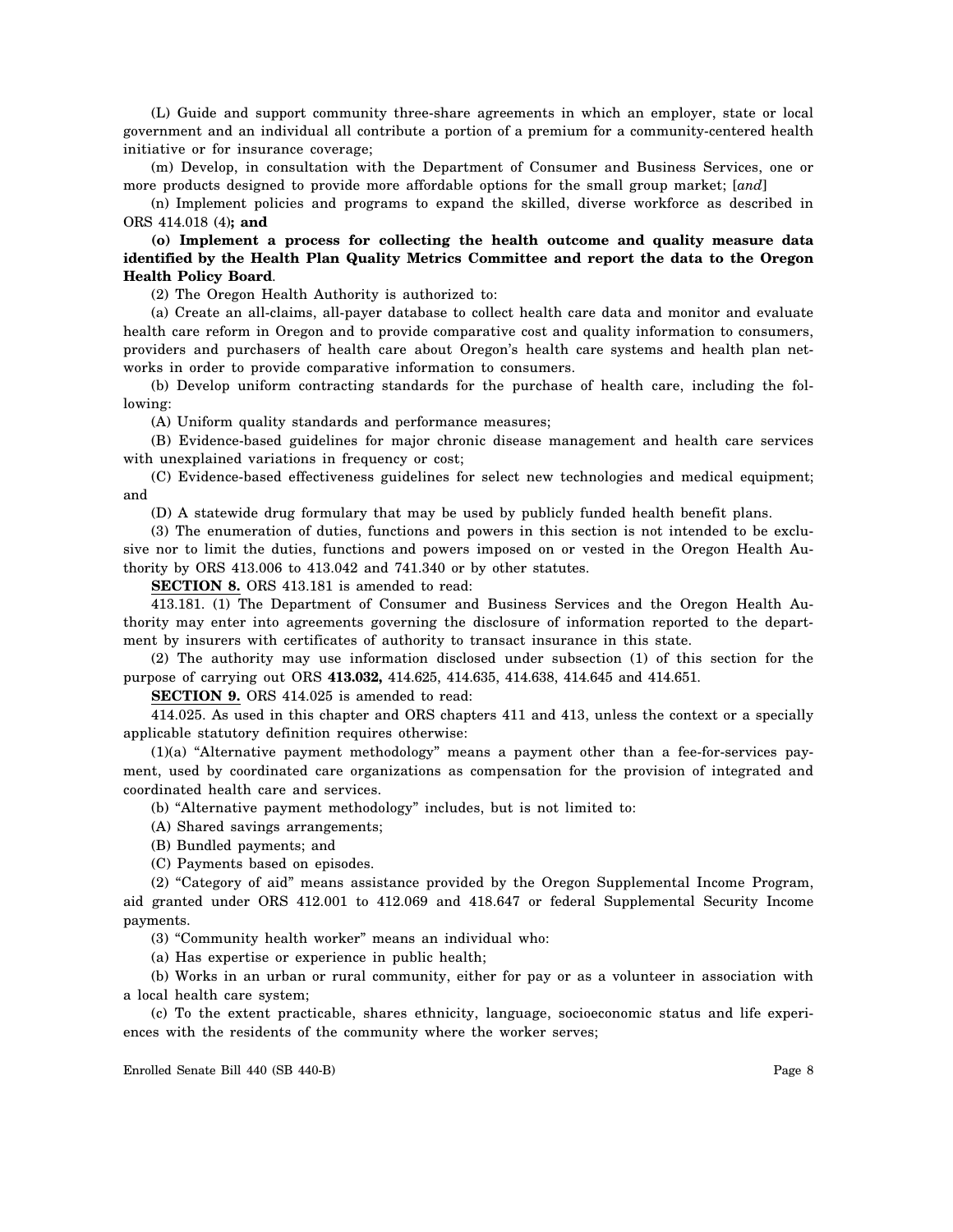(d) Assists members of the community to improve their health and increases the capacity of the community to meet the health care needs of its residents and achieve wellness;

(e) Provides health education and information that is culturally appropriate to the individuals being served;

(f) Assists community residents in receiving the care they need;

(g) May give peer counseling and guidance on health behaviors; and

(h) May provide direct services such as first aid or blood pressure screening.

(4) "Coordinated care organization" means an organization meeting criteria adopted by the Oregon Health Authority under ORS 414.625.

(5) "Dually eligible for Medicare and Medicaid" means, with respect to eligibility for enrollment in a coordinated care organization, that an individual is eligible for health services funded by Title XIX of the Social Security Act and is:

(a) Eligible for or enrolled in Part A of Title XVIII of the Social Security Act; or

(b) Enrolled in Part B of Title XVIII of the Social Security Act.

(6) "Global budget" means a total amount established prospectively by the Oregon Health Authority to be paid to a coordinated care organization for the delivery of, management of, access to and quality of the health care delivered to members of the coordinated care organization.

(7) "Health services" means at least so much of each of the following as are funded by the Legislative Assembly based upon the prioritized list of health services compiled by the Health Evidence Review Commission under ORS 414.690:

(a) Services required by federal law to be included in the state's medical assistance program in order for the program to qualify for federal funds;

(b) Services provided by a physician as defined in ORS 677.010, a nurse practitioner certified under ORS 678.375 or other licensed practitioner within the scope of the practitioner's practice as defined by state law, and ambulance services;

(c) Prescription drugs;

- (d) Laboratory and X-ray services;
- (e) Medical equipment and supplies;
- (f) Mental health services;
- (g) Chemical dependency services;
- (h) Emergency dental services;
- (i) Nonemergency dental services;

(j) Provider services, other than services described in paragraphs (a) to (i), (k), (L) and (m) of this subsection, defined by federal law that may be included in the state's medical assistance program;

(k) Emergency hospital services;

- (L) Outpatient hospital services; and
- (m) Inpatient hospital services.
- (8) "Income" has the meaning given that term in ORS 411.704.

(9) "Investments and savings" means cash, securities as defined in ORS 59.015, negotiable instruments as defined in ORS 73.0104 and such similar investments or savings as the department or the authority may establish by rule that are available to the applicant or recipient to contribute toward meeting the needs of the applicant or recipient.

(10) "Medical assistance" means so much of the medical, mental health, preventive, supportive, palliative and remedial care and services as may be prescribed by the authority according to the standards established pursuant to ORS 414.065, including premium assistance and payments made for services provided under an insurance or other contractual arrangement and money paid directly to the recipient for the purchase of health services and for services described in ORS 414.710.

(11) "Medical assistance" includes any care or services for any individual who is a patient in a medical institution or any care or services for any individual who has attained 65 years of age or is under 22 years of age, and who is a patient in a private or public institution for mental dis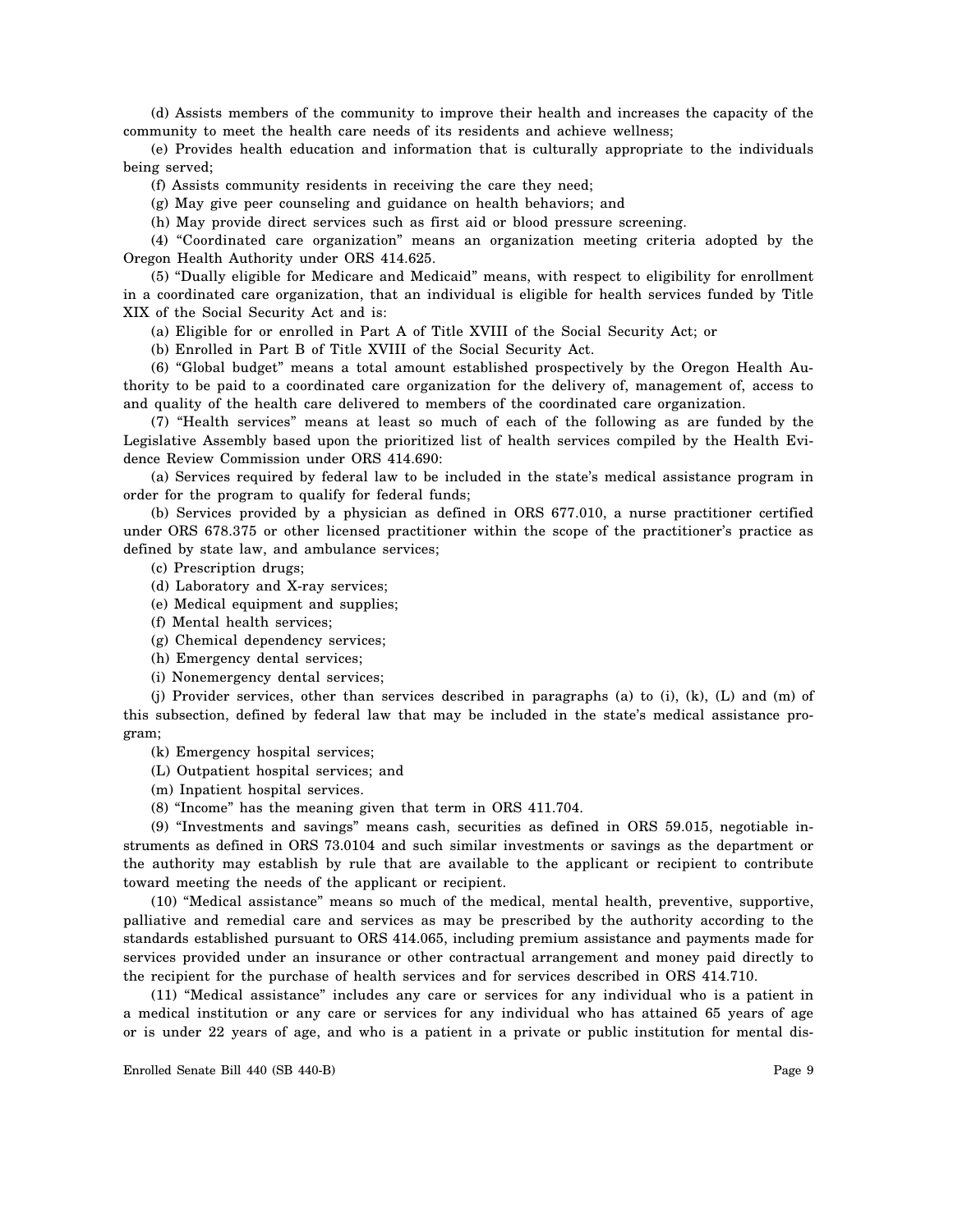eases. "Medical assistance" does not include care or services for an inmate in a nonmedical public institution.

(12) "Patient centered primary care home" means a health care team or clinic that is organized in accordance with the standards established by the Oregon Health Authority under ORS 414.655 and that incorporates the following core attributes:

(a) Access to care;

- (b) Accountability to consumers and to the community;
- (c) Comprehensive whole person care;
- (d) Continuity of care;
- (e) Coordination and integration of care; and
- (f) Person and family centered care.

(13) "Peer wellness specialist" means an individual who is responsible for assessing mental health service and support needs of the individual's peers through community outreach, assisting individuals with access to available services and resources, addressing barriers to services and providing education and information about available resources and mental health issues in order to reduce stigmas and discrimination toward consumers of mental health services and to provide direct services to assist individuals in creating and maintaining recovery, health and wellness.

(14) "Person centered care" means care that:

(a) Reflects the individual patient's strengths and preferences;

(b) Reflects the clinical needs of the patient as identified through an individualized assessment; and

(c) Is based upon the patient's goals and will assist the patient in achieving the goals.

(15) "Personal health navigator" means an individual who provides information, assistance, tools and support to enable a patient to make the best health care decisions in the patient's particular circumstances and in light of the patient's needs, lifestyle, combination of conditions and desired outcomes.

(16) "Quality measure" means the **health outcome and quality** measures and benchmarks identified by the [*authority*] **Health Plan Quality Metrics Committee and the metrics and scoring subcommittee** in accordance with ORS **413.017 (4) and** 414.638.

(17) "Resources" has the meaning given that term in ORS 411.704. For eligibility purposes, "resources" does not include charitable contributions raised by a community to assist with medical expenses.

**SECTION 10.** ORS 414.638 is amended to read:

414.638. (1) There is created **in the Health Plan Quality Metrics Committee,** a nine-member metrics and scoring [*committee*] **subcommittee** appointed by the Director of the Oregon Health Authority. The members of the [*committee*] **subcommittee** serve two-year terms and must include:

(a) Three members at large;

- (b) Three individuals with expertise in health outcomes measures; and
- (c) Three representatives of coordinated care organizations.

(2) The [*committee*] **subcommittee** shall [*use a public process to identify objective outcome and quality measures, including measures of*] **select, from the health** outcome and quality [*for ambulatory care, inpatient care, chemical dependency and mental health treatment, oral health care and all other health*] **measures identified by the Health Plan Quality Metrics Committee, the health outcome and quality measures applicable to** services provided by coordinated care organizations. [*Quality measures adopted by the committee must be consistent with existing state and national quality measures.*] The Oregon Health Authority shall incorporate these measures into coordinated care organization contracts to hold the organizations accountable for performance and customer satisfaction requirements. **The authority shall notify each coordinated care organization of any changes in the measures at least three months before the beginning of the contract period during which the new measures will be in place.**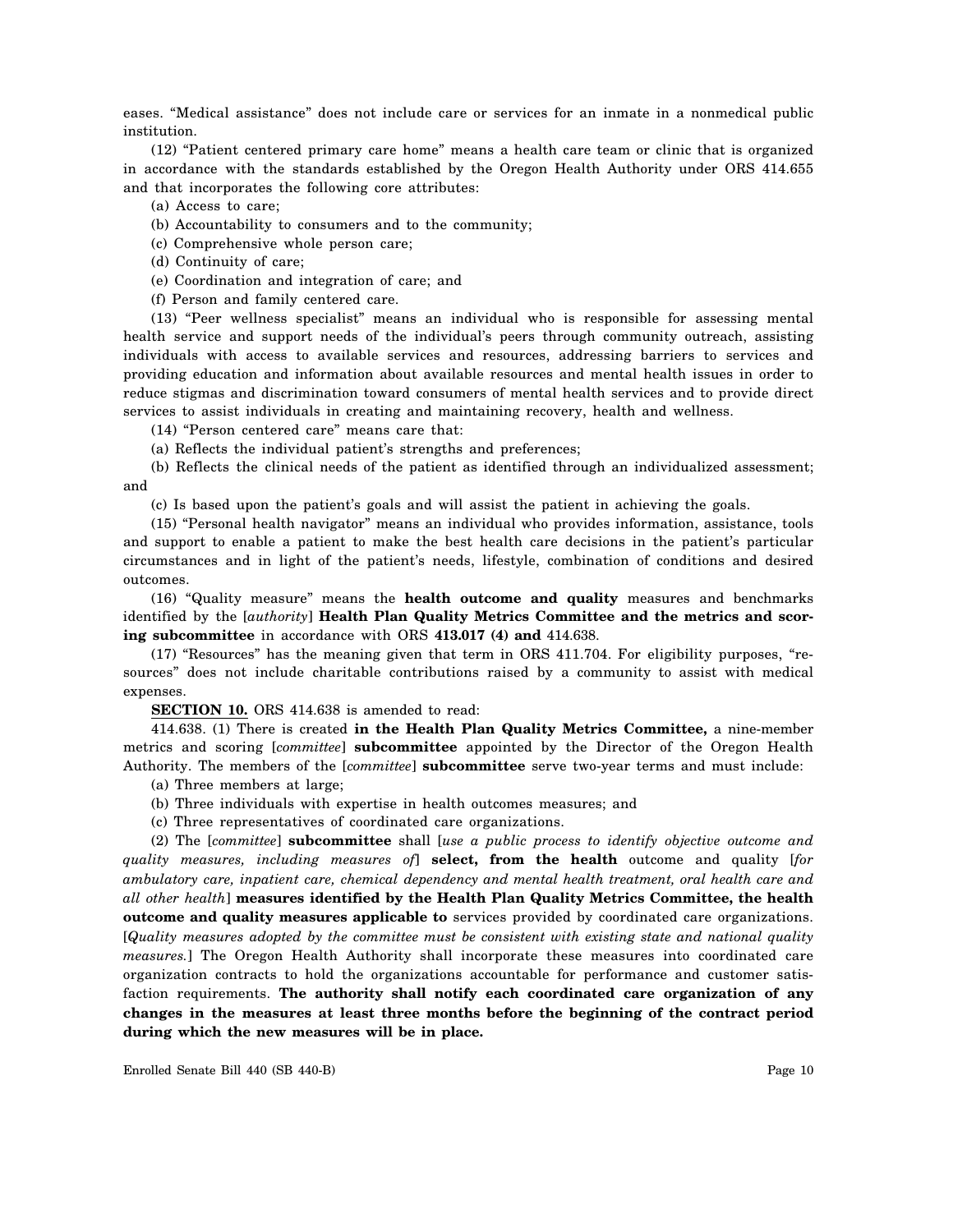(3) The [*committee must adopt*] **subcommittee shall evaluate the health** outcome and quality measures annually**, reporting recommendations based on its findings to the Health Plan Quality Metrics Committee,** and adjust the measures to reflect:

(a) The amount of the global budget for a coordinated care organization;

(b) Changes in membership of the organization;

(c) The organization's costs for implementing outcome and quality measures; and

(d) The community health assessment and the costs of the community health assessment conducted by the organization under ORS 414.627.

(4) The authority shall evaluate on a regular and ongoing basis the outcome and quality measures [*adopted*] **selected** by the [*committee*] **subcommittee** under this section for members in each coordinated care organization and for members statewide.

[*(5) The authority shall utilize available data systems for reporting outcome and quality measures adopted by the committee and take actions to eliminate any redundant reporting or reporting of limited value.*]

[*(6) The authority shall publish the information collected under this section at aggregate levels that do not disclose information otherwise protected by law. The information published must report, by coordinated care organization:*]

[*(a) Quality measures;*]

- [*(b) Costs;*]
- [*(c) Outcomes; and*]

[*(d) Other information, as specified by the contract between the coordinated care organization and the authority, that is necessary for the authority, members and the public to evaluate the value of health services delivered by a coordinated care organization.*]

**SECTION 11.** ORS 414.679 is amended to read:

414.679. (1) The Oregon Health Authority shall ensure the appropriate use of member information by coordinated care organizations, including the use of electronic health information and administrative data that is available when and where the data is needed to improve health and health care through a secure, confidential health information exchange.

(2) A member of a coordinated care organization must have access to the member's personal health information in the manner provided in 45 C.F.R. 164.524 so the member can share the information with others involved in the member's care and make better health care and lifestyle choices.

(3) Notwithstanding ORS 179.505, a coordinated care organization, its provider network and programs administered by the Department of Human Services for seniors and persons with disabilities shall use and disclose member information for purposes of service and care delivery, coordination, service planning, transitional services and reimbursement, in order to improve the safety and quality of care, lower the cost of care and improve the health and well-being of the organization's members.

(4) A coordinated care organization and its provider network shall use and disclose sensitive diagnosis information including HIV and other health and mental health diagnoses, within the coordinated care organization for the purpose of providing whole-person care. Individually identifiable health information must be treated as confidential and privileged information subject to ORS 192.553 to 192.581 and applicable federal privacy requirements. Redisclosure of individually identifiable information outside of the coordinated care organization and the organization's providers for purposes unrelated to this section or the requirements of ORS **413.032,** 414.625, 414.632, 414.635, 414.638, 414.653 or 414.655 remains subject to any applicable federal or state privacy requirements.

(5) This section does not prohibit the disclosure of information between a coordinated care organization and the organization's provider network, and the Oregon Health Authority and the Department of Human Services for the purpose of administering the laws of Oregon.

(6) The Health Information Technology Oversight Council shall develop readily available informational materials that can be used by coordinated care organizations and providers to inform all participants in the health care workforce about the appropriate uses and limitations on disclosure of electronic health records, including need-based access and privacy mandates.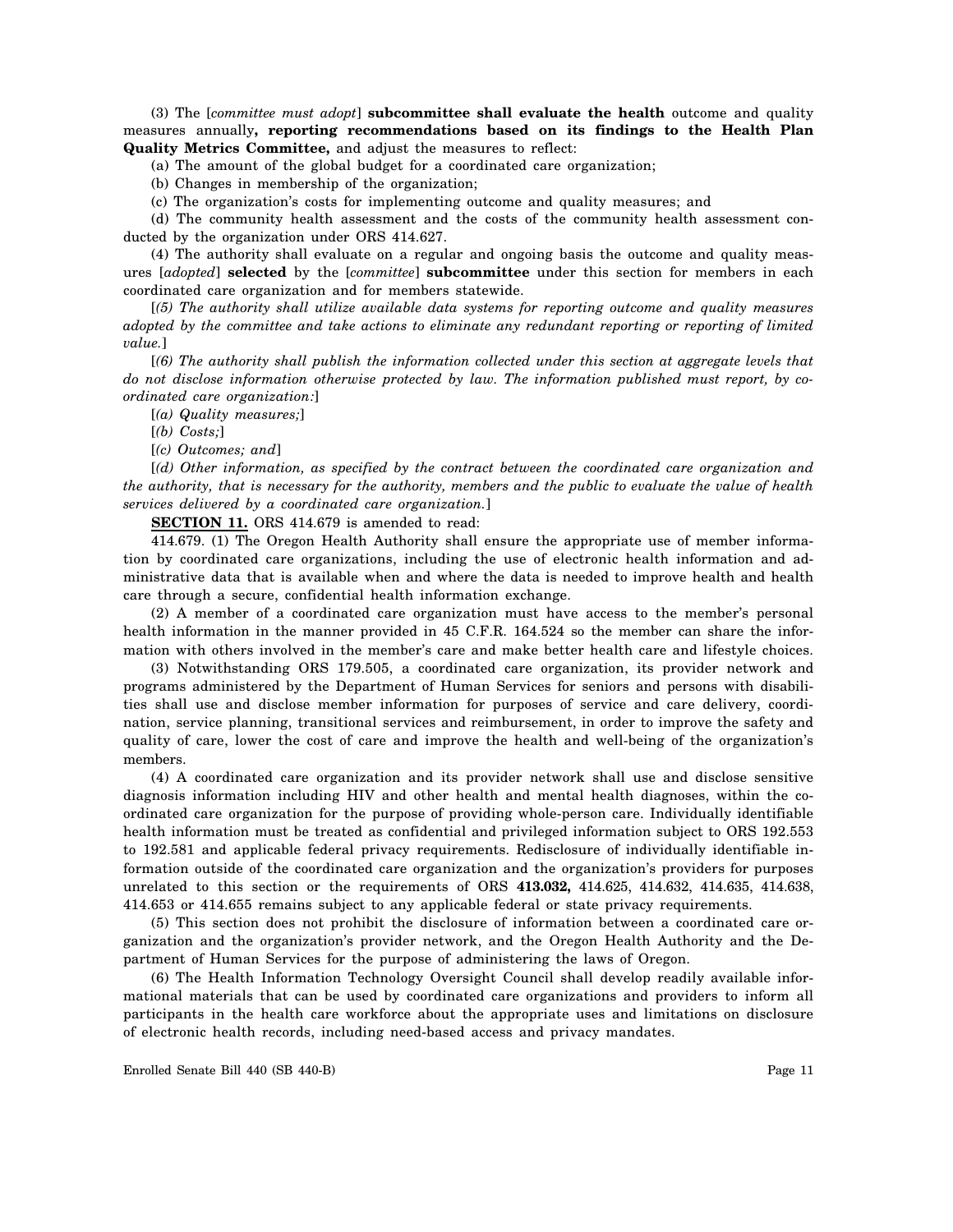**SECTION 12.** ORS 417.721 is amended to read:

417.721. The Oregon Health Authority**, the Health Plan Quality Metrics Committee** and the Early Learning Council shall work collaboratively with coordinated care organizations to develop performance metrics for prenatal care, delivery and infant care that align with early learning outcomes.

**SECTION 13.** Section 1, chapter 608, Oregon Laws 2013, as amended by section 6, chapter 16, Oregon Laws 2015, is amended to read:

**Sec. 1.** (1) As used in this section:

(a) "Coordinated care organization" has the meaning given that term in ORS 414.025.

(b) "Hospital" means a hospital that is subject to the assessment imposed under section 2, chapter 736, Oregon Laws 2003.

(c) "Metrics and scoring [*committee*] **subcommittee**" means the [*committee*] **subcommittee** created in ORS 414.638.

(2) In consultation with the President of the Senate and the Speaker of the House of Representatives, the Director of the Oregon Health Authority shall appoint a hospital performance metrics advisory committee consisting of nine members, including:

(a) Four members who represent hospitals;

(b) Three members who have expertise in measuring health outcomes; and

(c) Two members who represent coordinated care organizations.

(3) The hospital performance metrics advisory committee shall recommend three to five performance standards that are consistent with state and national quality standards.

(4) The Oregon Health Authority shall adopt by rule the procedures for distributing to hospitals the moneys described in section 9 (2)(d), chapter 736, Oregon Laws 2003, to ensure that such moneys are distributed as follows:

(a) The authority shall distribute 50 percent of the moneys based upon each hospital's:

(A) Compliance with data submission requirements; and

(B) Achievement of the performance standards recommended by the hospital performance metrics advisory committee under subsection (3) of this section.

(b) The authority shall annually distribute the remainder of the moneys to coordinated care organizations based upon recommendations made by the metrics and scoring [*committee*] **subcommittee**.

**SECTION 14. (1) Subject to any prior approval that may be required by the Centers for Medicare and Medicaid Services, the Oregon Health Authority, the Department of Consumer and Business Services, the Oregon Educators Benefit Board and the Public Employees' Benefit Board shall implement the health outcome and quality measures described in ORS 413.017 (4) on and after January 1, 2018.**

**(2) The members of the Health Plan Quality Metrics Committee shall be appointed no later than February 1, 2017.**

**SECTION 15. Section 1, chapter 608, Oregon Laws 2013, as amended by section 6, chapter 16, Oregon Laws 2015, and section 13 of this 2015 Act, is repealed on September 30, 2019.**

**SECTION 16. Section 1 of this 2015 Act is repealed on January 2, 2021.**

**SECTION 17. The amendments to ORS 243.135, 243.866, 413.011, 413.017, 413.032, 413.181, 414.025, 414.638, 414.679 and 417.721 and section 1, chapter 608, Oregon Laws 2013, by sections 2 and 4 to 13 of this 2015 Act become operative February 1, 2017.**

**SECTION 18. The Oregon Health Policy Board, the Oregon Health Authority, the Department of Consumer and Business Services, the Oregon Educators Benefit Board and the Public Employees' Benefit Board shall take any action before the operative date specified in section 17 of this 2015 Act that is necessary for the boards, the department and the authority to exercise, on and after the operative date specified in section 17 of this 2015 Act, all of the duties, functions and powers conferred on the boards, the department and the authority by the amendments to ORS 243.135, 243.866, 413.011, 413.017, 413.032, 413.181, 414.025, 414.638,**